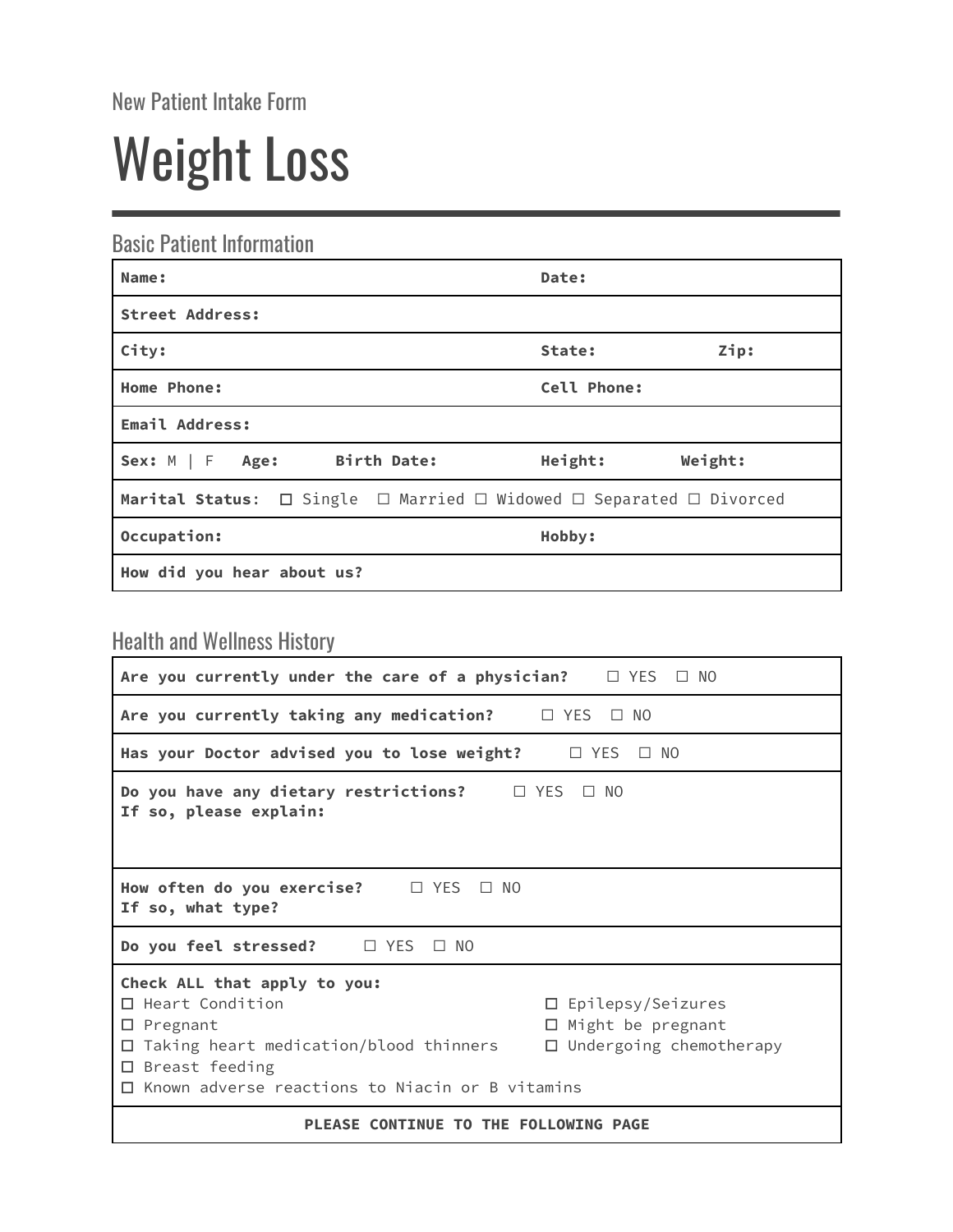New Patient Intake Form

## Weight Loss & Body Contouring

**FOR THIS NEXT SECTION PLEASE ANSWER THE FOLLOWING QUESTIONS HONESTLY SO WE CAN DO OUR BEST TO HELP YOU REACH YOUR GOALS.**

Check ALL areas of treatment that interest you:

| $\Box$ Weight Loss $\Box$ Cleansing and Detoxification $\Box$ General Wellness<br>$\square$ Body Wraps<br>$\Box$ More Energy $\Box$ Stress Reduction<br>$\Box$ Other |  |  |
|----------------------------------------------------------------------------------------------------------------------------------------------------------------------|--|--|
| Did you know that all treatments above are 100% safe?<br>□ YES<br>$\Box$ NO                                                                                          |  |  |
| Have you ever used any of the treatments above?<br>$\Box$ YES<br>$\Box$ No                                                                                           |  |  |
| What do you consider to be your ideal weight?                                                                                                                        |  |  |
| How much weight do you want to lose?                                                                                                                                 |  |  |
| How many times a year do you diet?                                                                                                                                   |  |  |
| What is stopping you from losing weight on your own?<br>Please explain:                                                                                              |  |  |
| What have you tried in the past that failed?<br>Please explain:                                                                                                      |  |  |
| Does your weight problem make you physically uncomfortable?<br>$\Box$ YES<br>$\Box$ NO<br>If yes, please explain:                                                    |  |  |
| Does your weight problem cause physical pain?<br>$\Box$ YES<br>$\Box$ No<br>If yes, please explain:                                                                  |  |  |
| Are you embarrassed by your excessive weight?<br>D YES D NO<br>If yes, please explain:                                                                               |  |  |
| Does being overweight and unhealthy limit your activities?<br>$\Box$ YES<br>$\Box$ NO                                                                                |  |  |
| Do you binge eat?<br>$\Box$ YES<br>$\Box$ NO                                                                                                                         |  |  |
| Do you suffer from uncontrollable cravings?<br>$\Box$ YES<br>$\square$ NO                                                                                            |  |  |
| Do you feel that food controls you?<br>$\Box$ YES<br>$\Box$ NO                                                                                                       |  |  |
| Do you eat because of your emotions?<br>$\Box$ YES<br>$\Box$ NO                                                                                                      |  |  |